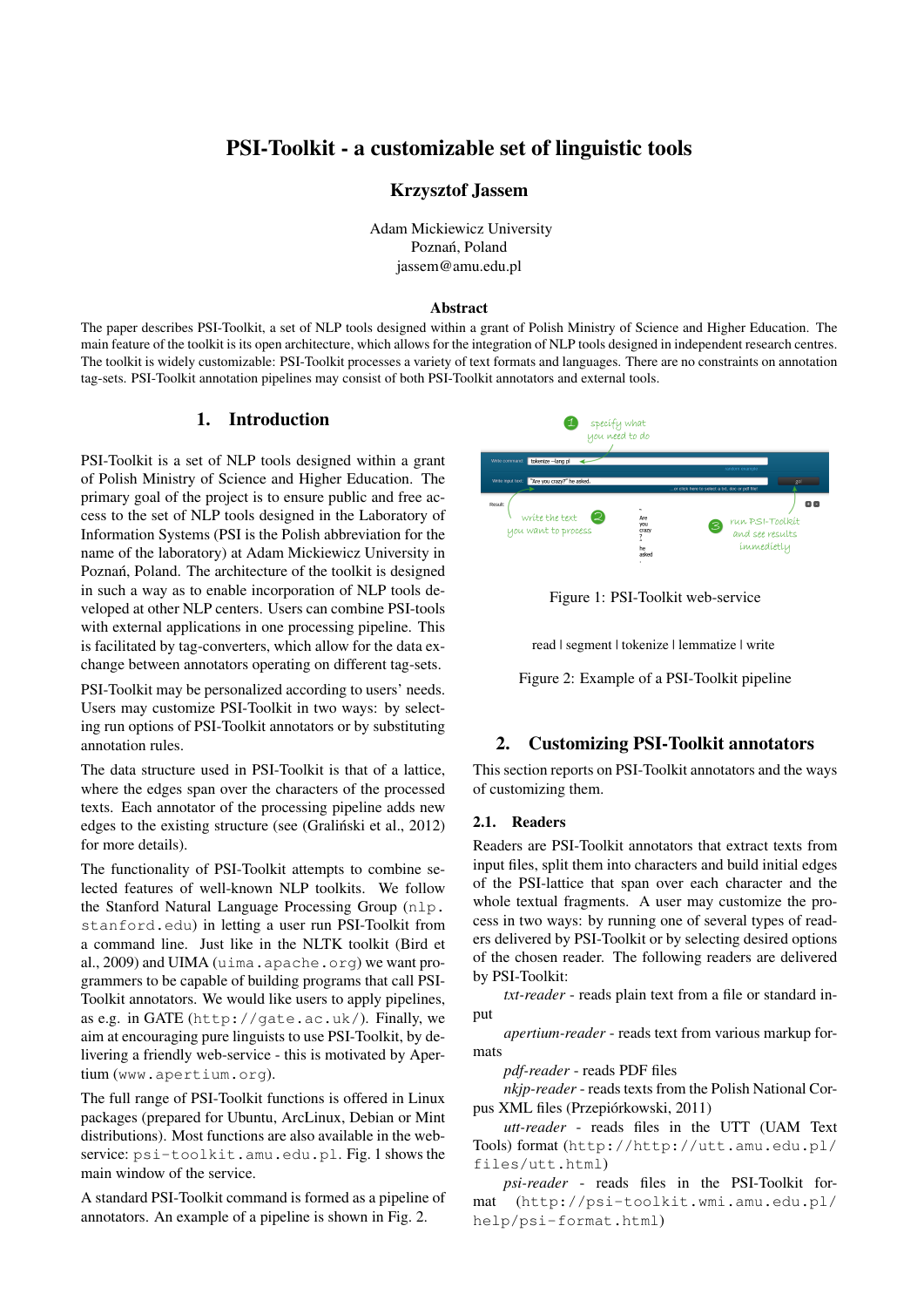| Command                                                   |
|-----------------------------------------------------------|
| lang-guesser   simple-writer –tag !en                     |
| Input                                                     |
| Die Familie Grimm war in Hanau beheimatet.                |
| Jacob Ludwig Carl Grimm, born on 4 January 1785, was 13   |
| months older than his brother Wilhelm Carl Grimm.         |
| Obaj bracia byli członkami Akademii Nauk w Berlinie i uc- |
| zonymi (językoznawcami), o znacznym dorobku.              |
| Output                                                    |
| Jacob Ludwig Carl Grimm, born on 4 January 1785, was 13   |
| months older than his brother Wilhelm Carl Grimm.         |

Figure 3: Extraction of a fragment written in a specified language

A user may decide not to define the reader, leaving the task to the PSI-Toolkit. A special processor called *guessingreader* guesses the input format.

Readers may be run with various options depending on the type of the reader: *text-reader* processes text as the whole (the *whole-text* option), which is recommended for short texts, or *line-by-line*, recommended for long texts. The options of *apertium-reader* allow for the processing of *rtf*, *html*, *Open Office* or *Microsoft Office* files, with the special option (*unzip-data*) intended for compressed file formats, such as *pptx* or *xslx*.

An interesting feature of PSI-Toolkit readers is the ability to read annotations of external tools. Currently PSI-Toolkit supports two annotation formats for Polish texts besides the PSI-toolkit format: *nkjp-reader* processes XML files that contain annotations of sentences in the *nkjp* corpus (Przepiórkowski et al., 2012) and *utt-reader* reads a specialized format that results from annotating text with *utt* tools (Obrebski, 2005). The readers convert external annotations into the edges of the PSI-Toolkit lattice. This feature enables co-operation of tools designed independently, e.g. a text tokenized within the *nkjp* corpus may be parsed syntactically by a PSI-Toolkit parser; a sentence parsed by an *utt* dependency parser may be displayed by means of the PSI-Toolkit graphical writer; a corpus parsed by the *utt* parser may serve for the training of the syntax-based PSI-Toolkit statistical translator.

### 2.2. Processing the Language of the Text

PSI-Toolkit puts no constraints on the language of the text - as long as it is UTF8-coded. If no language is specified, a special processor, called *lang-guesser*, tries to recognize the language based on bigram models. *lang-guesser* may be used for the extraction of foreign fragments from a text, as shown in Fig. 2.2. There, *lang-guesser* creates an edge tagged with the language code *!en*, spanning over the English fragment of the text. The option *–tag !en* of *simplewriter* limits the display of the text to fragments labeled with the *!en* tag.

Users may customize the PSI-Toolkit annotators to process the text according to rules specific for a language. For example, setting the *–lang* option to *-en* makes the *segmenter* use the sentence-splitting rules specific for the English language.

| Command                                                          |
|------------------------------------------------------------------|
| tokenize   aspell - lang en                                      |
| Input                                                            |
| I enjoy travleling                                               |
| Output                                                           |
|                                                                  |
| enjoy                                                            |
| travleling travelling traveling travailing travellings ravelling |



### 2.3. Spell-Checking

Spell-checking is customized by choosing the language of the input text. PSI-Toolkit allows for using external lexicons for spell-checking. Currently, PSI-Toolkit applies the *aspell* lexicon that supports over 80 languages. Each *aspell* suggestion for an unrecognized token is converted into a PSI-lattice edge spanning over the token. A user of the local version of the toolkit may personalize spell-checking by adding new lexicons either for supported or unsupported languages. Fig. 2.3. shows a PSI-Toolkit use-case for a spell-checker.

### 2.4. Tokenization

*tokenizer* splits texts into tokens according to rules defined in an SRX (Segmentation Rules Exchange) file. PSI-Toolkit supports segmentation for 9 languages (and one default language). Tokenization may be customized by choosing the language and/or the maximum length of the token. A user of the local version may deliver a personalized SRX file (this is done via the *rules* option of *tokenizer*) either for supported or unsupported languages.

### 2.5. Sentence-Splitting

*segmenter* splits texts into segments (i.e. sentences) according to rules defined in an SRX file. PSI-Toolkit supports segmentation for 9 languages (and one default language). Sentence-splitting may be customized by choosing the language and/or the maximum length of the sentence.

A user of the local version may deliver a personalized SRX file (this is done via the *rules* option of *segmenter*) either for supported or unsupported languages.

### 2.6. Lemmatization

PSI-Toolkit supports lemmatizers for 6 languages: Polish, English, German, Italian, French and Spanish. A user of the local version may create and use a personalized lemmatizer. It suffies to deliver the lemmatization rules in the form of 3 files:

path to the lexicon (in the binary or plain text format) path to the text file containing part-of-speech information path to the text file containing morphological information

### 2.7. Tag-Set Conversion

PSI-Toolkit puts no constraints on the format of the information returned by the lemmatizer. It is allowed for different PSI-tools called in the same pipeline to operate on different tag-sets. For example, the Polish lemmatizer supported by PSI-Toolkit is based on the *morfologik* (http://sourceforge.net/projects/  $morfoloqik/files/$ ) tag-set, whereas the deep parser operates on a different tagset developed for Tree-generating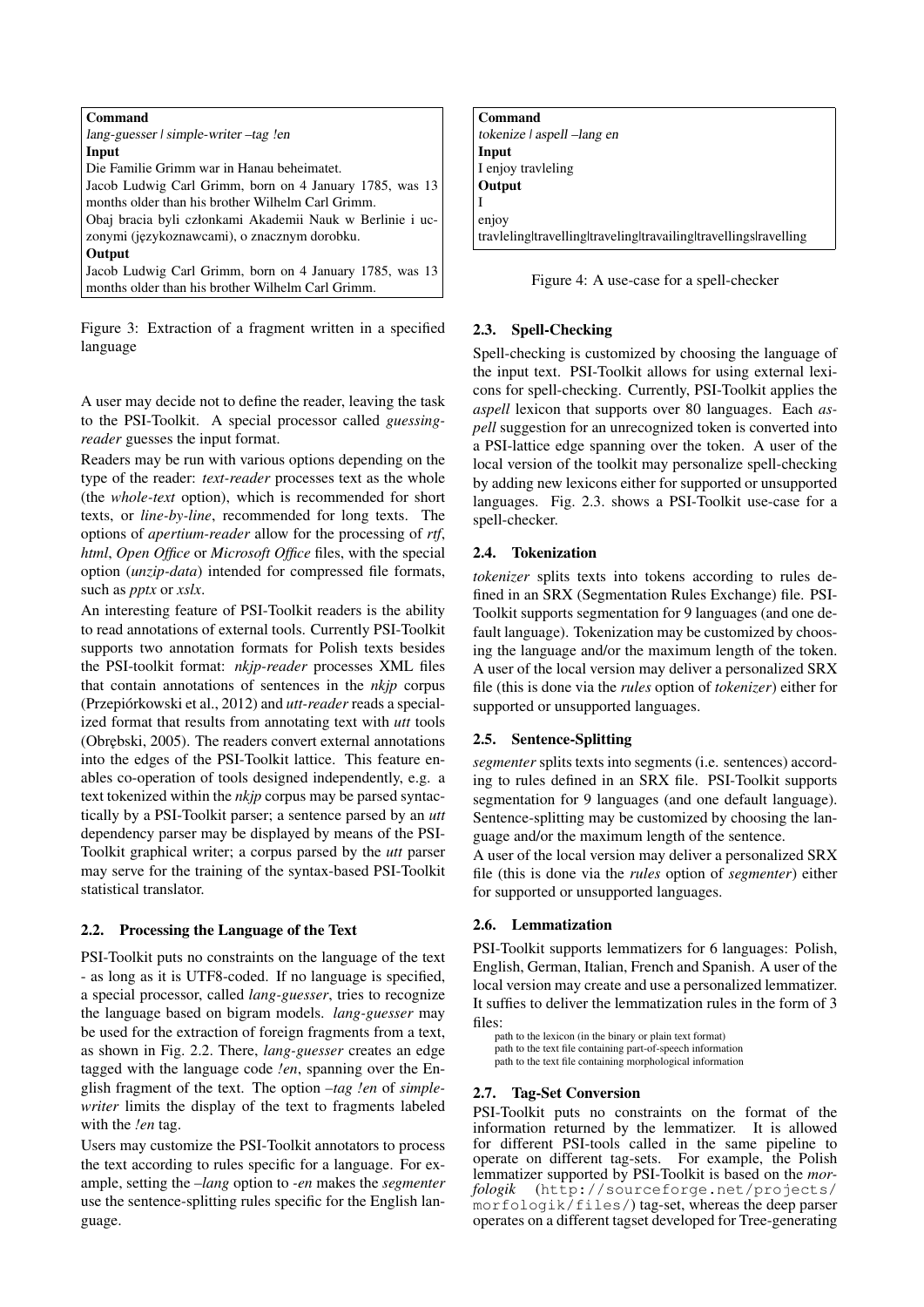

Figure 5: Link Grammar adapted in PSI-Toolkit

Binary Grammar (Graliński, 2007). Still, the two tools may be called in one pipeline using a tag-set converter that maps the tag-sets. The following pipeline draws a resulting syntactic tree for an input sentence:

morfologik | tagset-converter --lang pl | parse | draw

The two translation engines supported by PSI-Toolkit use different tag-sets. The syntax-based statistical translator (Junczys, 2009) may be trained on the tag-set delivered by the default PSI-Toolkit lemmatizer and then needs no tagset conversion. The rule-based translator works on its own tag-set. *tagset-converter* substitutes the tags delivered by the PSI-Toolkit lemmatizer with the tags used by the translator.

Users of the local version may specify their own tag-set converter by delivering a personalized set of tag-conversion rules. The *rules* option is used to specify the path to the tagconversion text file.

The idea that stands behind tag-set conversion is to ensure that any type of annotator might be used within a PSIpipeline. The annotations returned by an external tool are represented as PSI-lattice edges and the tag-set converter makes them applicable for other annotators.

### 2.8. Parsing

Parsing in PSI-Toolkit can be customized in two directions:

- 1. various types of parsers are admissible in the annotating process
- 2. the format of parsing annotation should be customizable to various needs.

The first postulate is satisified thanks to the PSI-lattice data structure. Thanks to the tag-converters a parser in a PSIpipeline may work on an arbitrary set of tags. Currently PSI-Toolkit supports three different syntactic parsers, the first of them being the adaptation of an external tool:

*link grammar* parser for English (Sleator and Temperley, 1991)

shallow parser for Polish and French (Manicki, 2009) deep parser for Polish (Graliński, 2006).

An exemplary output of the link parser displayed in a tree form is shown in Fig. 5. The deep parser returns the whole sentence structure as shown in Fig. 6.



Figure 6: Deep Parser for Polish

Users may customize parsing by choosing the output format. Graphical output formats serve for educational purposes. Various textual formats facilitate further processing. See subsection 2.10. for details.

#### 2.9. Translation Tools

PSI-Toolkit provides two MT engines: rule-based (named *Transferer*) and syntax-based statistical (named *Bonsai*). The rule-based PSI-Toolkit engine currently carries out translation from Polish into English and Spanish. Users of the local version may specify personal rules to execute rule-based translation between other languages, provided that the rules comply with the PSI-Toolkit format.

The statistical translator is trained on the European Parliament Proceedings Parallel Corpus (Koehn, 2005) and performs translation from Polish into English, French, Spanish or Italian. Users of the local version may customize the translator by providing their own translation rule set.

The *Bonsai* translator is a good example of applying several PSI-Toolkit annotators in one task. Fig. 7 shows an exemplary translation of a Polish sentence, whose English translation is: *I am sure that the European Union will solve their problems*, into Spanish. Although the final command is simple (*bonsai –lang pl –trg-lang es*), the translation process engages several PSI-Toolkit annotators. First, the translation model is trained on texts syntactically annotated by the PSI-Toolkit deep parser. Then, during run time, a source text is segmented, tokenized, lemmatized, tagconverted, and parsed syntactically. For each sentence in turn its parse trees are matched against the right-hand sides of translation rules in the translation model. Fig. 2.9. shows a subset of rules that potentially may be applied for the translation of a Polish structure *Jestem pewny, ze VP (En- ˙ glish: I am sure that VP)* (rule probabilities are omitted). The final translation of a sentence is obtained by recursive multiplying of translations for each parsed component of the sentence and choosing the translation that is estimated best by the target language model.

#### 2.10. Output Formatting

The results of processing may be returned in various ways according to users' needs. For educational purposes graphical output seems most suitable. For engineering purposes more convenient formats are XML or JSON. Here is the list of the PSI-Toolkit writers: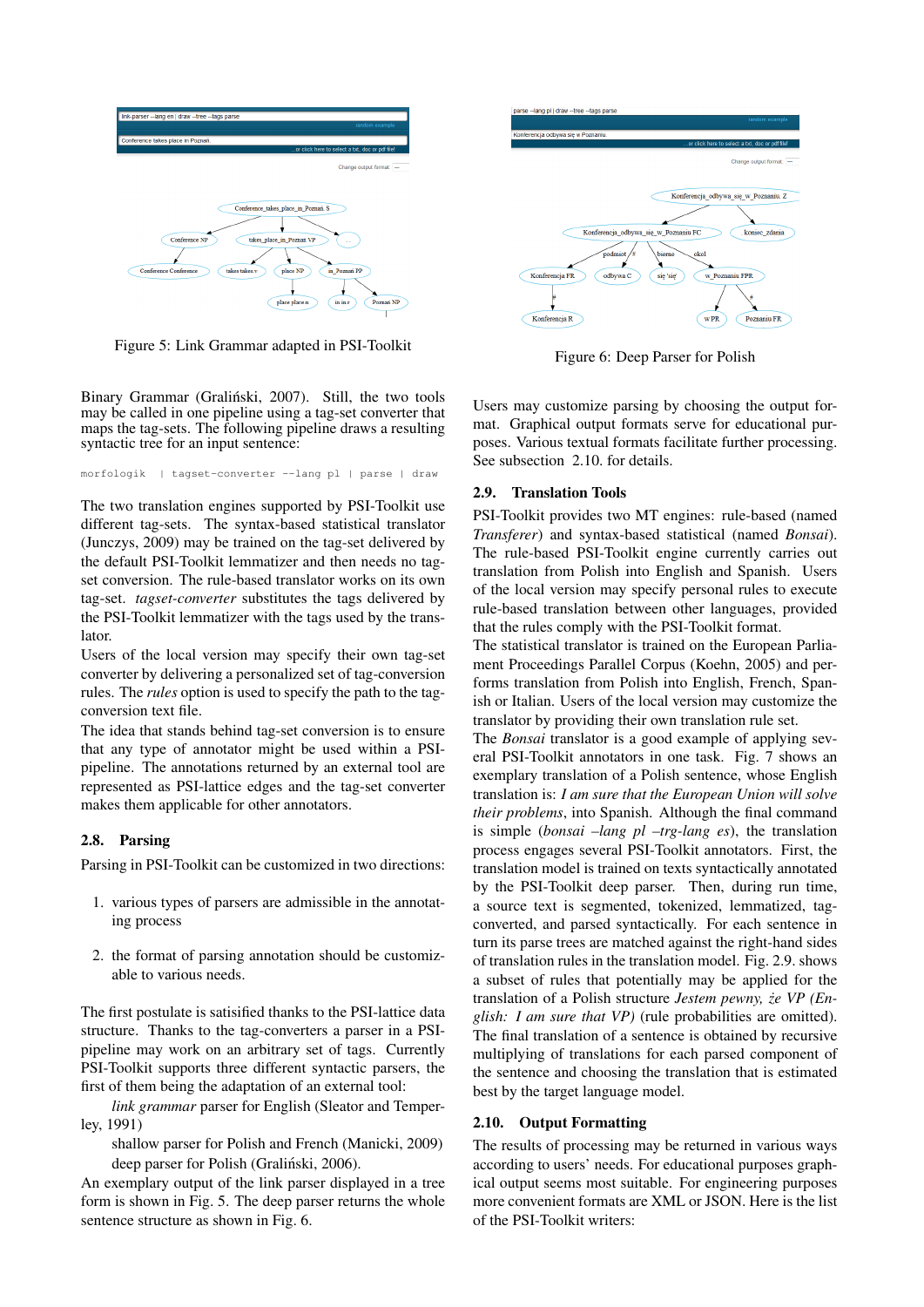

Figure 7: Bonsai - Syntax-based Statistical Translator

| $\langle VP(0,8) \rangle$ -> Jestem pewny, ze $\langle VP(4,8) : \rangle$ estoy bastante seguro de que                                                         |
|----------------------------------------------------------------------------------------------------------------------------------------------------------------|
| $<\text{VP}>(4.8)$                                                                                                                                             |
| $\langle VP(0,8) \rangle$ -> Jestem pewny, ze $\langle VP(4,8) : \rangle$ : estoy bastante seguro de que                                                       |
| $<$ FC $>(4,8)$ en                                                                                                                                             |
| $\langle VP \rangle (0,8)$ $\rightarrow$ Jestem pewny, ze $\langle VP \rangle (4,8)$ :: estoy seguro de que $\langle VP \rangle (4,8)$                         |
| $\langle \text{VP} \rangle (0,8)$ $\rightarrow$ Jestem pewny, ze $\langle \text{VP} \rangle (4,8)$ :: estoy seguro de que $\langle \text{VP} \rangle (4,8)$ de |
| $\langle VP \rangle(0,8)$ -> Jestem pewny, że $\langle VP \rangle(4,8)$ :: estoy seguro de que la $\langle VP \rangle(4,8)$                                    |
| $\langle VP(0,8) \rangle$ => Jestem pewny, ze $\langle VP(4,8) : \rangle$ estoy seguro de que la $\langle VP(4,8) \rangle$                                     |
| de                                                                                                                                                             |

Figure 8: A Subset of Translation Rules for Bonsai

*bracketing-writer* tags input text with square brackets  $(e.g.$ 

```
(NP[AP[very large] house]
```
#### or with XML tags (e.g.

<np><ap>very large</ap> house</np>)

*dot-writer* presents results in a form of a directed graph, described in the *DOT* language used by the *GraphViz* software

*gv-writer* presents the results in a simple graphical form (directed graph) using *GraphViz* library

*json-writer* returns *JSON* output

*perl-simple-writer* creates a Perl array (used in Perl bindings)

*psi-writer* displays the content in the PSI format, used for representing the whole PSI-lattice

*simple-writer* prints the content of the lattice in a simple, human-readable way

### 2.11. Embedding PSI-Toolkit into an Application

PSI-Toolkit processors can be embedded in Perl or Python applications. This is an example that shows how to run the tokenizer inside a Python application:

```
import PSIToolkit
text = 'A short text to lemmatize'
command = 'tokenize --lang en | lemmatize'
psi = PSIToolkit.PipeRunner(command)
result = psi.run(text)
```
# 3. Anyone Can Build Their Own PSI-Toolkit Service

PSI-Toolkit is distributed in packages for most up-to-date Linux distributions. Two Linux applications are delivered in each distribution: *psi-pipe* and *psi-service*. The former serves for using PSI-tools locally.

The latter allows users to design their own PSI-Toolkit web services. A service owner may set the PSI-Toolkit to their liking: tokenizers and segmenters may operate on SRX rule sets different from original ones, lemmatizers and POStaggers may use their own lexicons and tagsets, translators may operate on translation rules delivered or supplemented by the owner.

# 4. Conclusions

The paper reports on the rationale standing behind PSI-Toolkit, an NLP set of tools designed in Poznań, Poland. The toolkit provides accesss to a set of NLP tools that deal mostly with the Polish language. The main idea of the solution is its open architecture. The toolkit can process texts in any natural language (provided it is UTF8-coded). The tools may be run with several options to differentiate the format of input and output. The rules used by PSI-Tools may be supplemented or replaced by the user. External tools may be incorporated into the PSI-Toolkit environment. Corpora annotated by other toolkits may be read into the PSI-lattice and further processed. Annotators using different tag-sets may co-operate in harmony.

The PSI-Toolkit package contains the *psi-service* application, which allows for free-license setting of a new web service (possibly with customized rule files). This feature will hopefully give rise to new instances of PSI-Toolkit web services.

Wikipedia lists 43 most popular NLP toolkits. One may expect the number to grow up in near future. Is it possible for a new NLP toolkit to be compatible with existing ones? The paper shows a positive example.

### 5. References

- S. Bird, E. Klein, E. Loper. 2009. Natural Language Processing with Python, O'Reilly Media
- F. Gralinski, K. Jassem, M. Junczys-Dowmunt. 2012. PSI- ´ toolkit: A Natural Language Processing Pipeline. In: A. Przepiorkowski, M. Piasecki, K. Jassem and P. Fuglewicz, editors *Computational Linguistics - Applications. Studies in Computational Inteeligence, Vol 458*, Heidelberg. Springer.
- F. Graliński. 2007. Formalizacja nieciągłości zdań przy zastosowaniu rozszerzonej gramatyki bezkontekstowej, PhD thesis, Poznań, AMU.
- F. Graliński. 2006. Some methods of describing discontinuity in Polish and their cost-effectiveness. In: *Lecture Notes in Artificial Intelligence, Vol 4188*, pages 69-77, Heidelberg, Springer
- M. Junczys-Dowmunt. 2009. It's all about the Trees Towards a Hybrid Machine Translation System. In: *Proceedings of 4th International Multiconference on Com*puter Science and Information Technology, Mragowo *2009*, pages 219-226.
- P. Koehn. 2005. Europarl: A Parallel Corpus for Statistical Machine Translation. In: *Conference Proceedings: the tenth Machine Translation Summit*, pages 79-86.
- L. Manicki 2009. Płytki parser języka polskiego (Eng: A shallow parser for Polish), MSc thesis, Poznań, AMU.
- T. Obr˛ebski, M. Stolarski. 2005 UAM Text Tools A text processing toolkit for Polish. In: *Proceedings of 2nd*